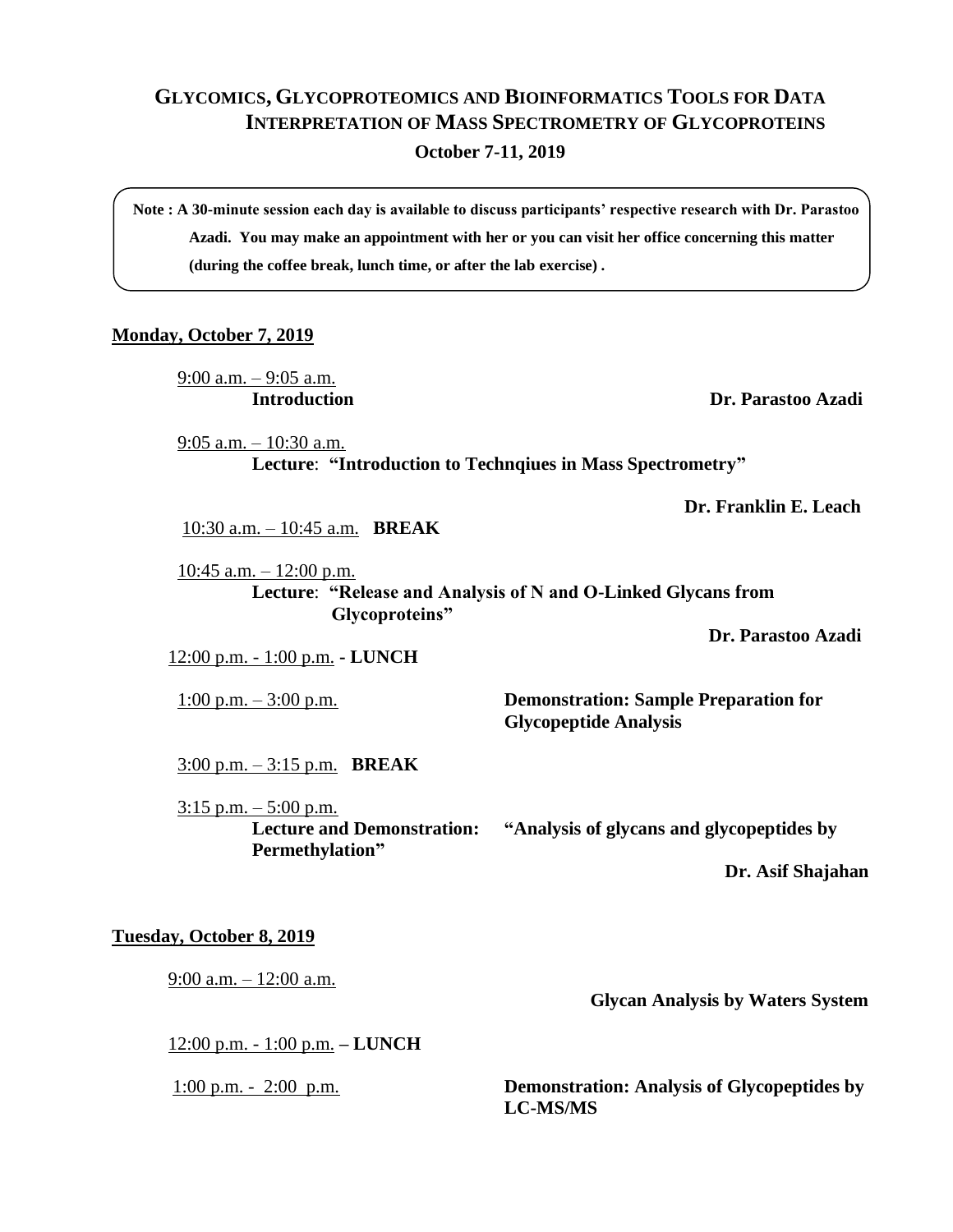**Dr. Stephanie Archer-Hartmann** 10:00 a.m. – 10:10 a.m. **BREAK**  $10:10$  a.m.  $-11:15$  a.m. **Demo**: "**Glycoproteomics" Dr. Asif Shajahan**  $11:15$  a.m.  $-12:15$  p.m. **Lecture**: **"Glycomics and Glycoproteomics Databases" Dr. Rene Ranzinger Overview: Software tools for interpretation of MS data Dr. Rene Ranzinger Manual annotation of Glycomics MS data Dr. Stephanie Archer-Hartmann** 9:00 a.m. – 10:00 a.m. **Glyco Workbench: Glycomics data processing I Dr. Rene Ranzinger/ Sena Arpinar Glyco Workbench: Glycomics data processing II Dr. Rene Ranzinger/ Sena Arpinar**

**Lecture**: **"Introduction to Glycopeptide-Method Development"**

2:00 p.m. – 2:10 p.m. - **BREAK**

**Wednesday, October 9, 2019**

9:00 a.m. – 10:00 a.m.

 $2:10 \text{ p.m.} - 5:00 \text{ p.m.}$ **Lecture**: **"Glycoproteomics"** 

**Dr. Lance Wells**

12:15 p.m. – 1:45 p.m. **- LUNCH and CCRC tour**

 $1:45$  p.m.  $-2:45$  p.m.

2:45 p.m. – 3:00 p.m. **BREAK**

 $3:00$  p.m.  $-5:00$  p.m.

## **Thursday, October 10, 2019**

10:00 a.m. – 10:15 a.m. - **BREAK**

10:15 a.m. – 11:15 a.m.

 $11:15$  a.m.  $-12:15$  p.m. **GRITS Toolbox: Glycomics data processing I**